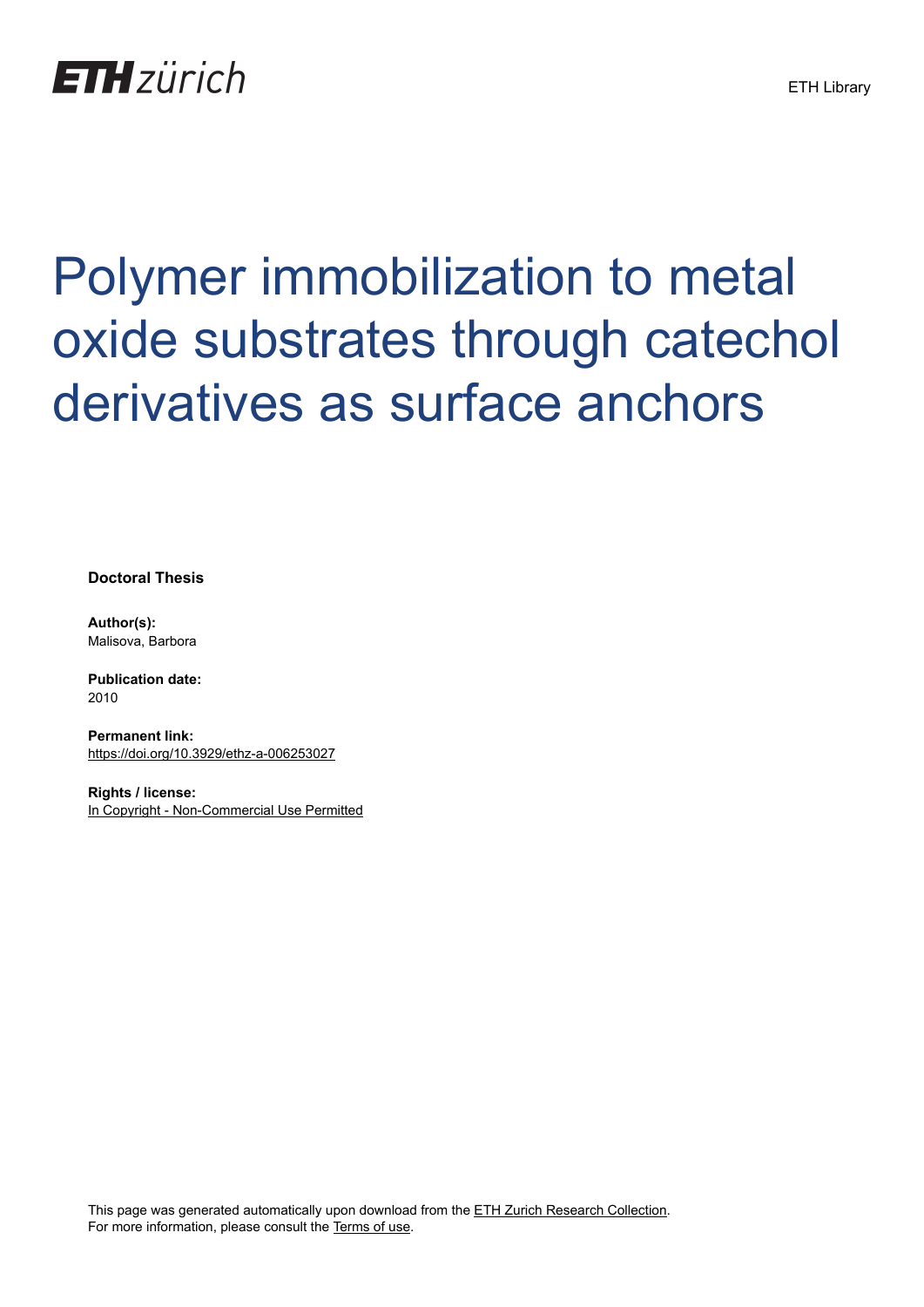DISS. ETH NO. 19307

## **Polymer Immobilization to Metal Oxide Substrates through Catechol Derivatives as Surface Anchors**

A dissertation submitted to

ETH Zurich

for the degree of

Doctor of Sciences

presented by

Barbora Malisova

Master, University of Chemistry & Technology (VSCHT), CZ

Born on April 20, 1979

citizen of Czech Republic

accepted on recommendation of

Prof. Dr. Marcus Textor, examiner

Prof. Dr. Karl Gademann, co-examiner

Prof. Dr. Markus Niederberger, co-examiner

Dr. Stefan Zürcher, co-examiner

2010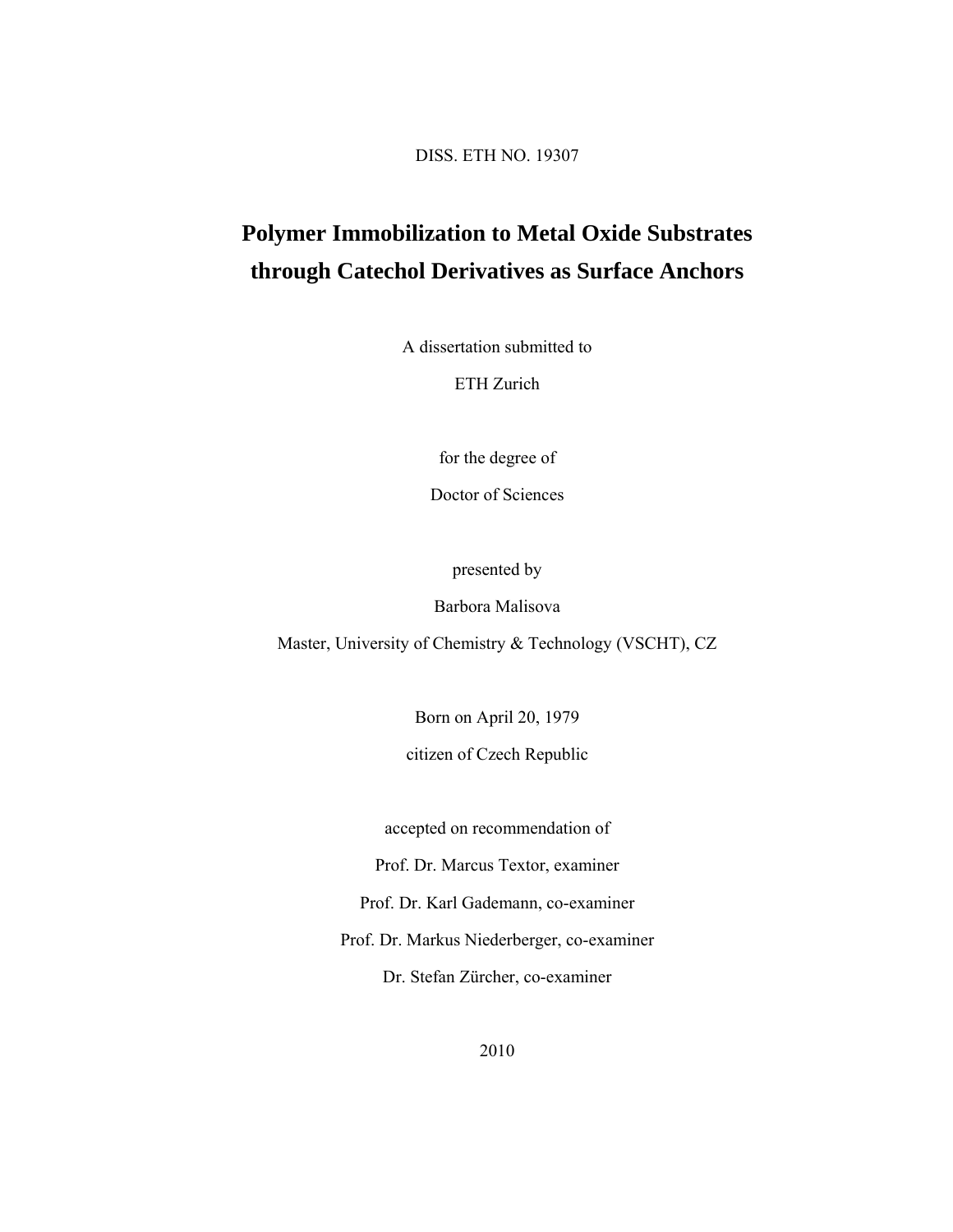### Abstract

There is a general interest and need for surface modifications for tailoring the properties of materials devices and providing additional functionalities. This covers applications such as lubrication, corrosion protection as well as biomedical applications. For the later one of the important areas covers approaches to generate biocompatible surfaces by controlling non-specific protein adsorption. Examples of applications include bloodcontacting devices such as stents, biosensors in genomics, proteomics and glycomics, as well as the stabilization (dispersion) of micro- and nanoparticles for drug delivery or medical imaging, providing longer circulation times in the body.

Polymeric films are particularly attractive for providing non-fouling properties to surfaces. Among others, poly(ethylene glycol), PEG, has been widely used for this purpose due to its known outstanding properties, low toxicity and immunogenicity. Frequently used methods for the immobilization of polymers to metals, oxides or polymeric substrates (via thiols, phosph(on)ates, silanes or polyelectrolyte interactions) are, however, limited in terms of substrate choice and/or binding strength that can be achieved. The method used in this thesis combines two approaches inspired by adhesives and chelators found in mussels and cyanobacteria, respectively. In the first case, mussel adhesive proteins are known to contain high proportion of 3,4-dihydroxy phenylalanine (DOPA) that play an essential role in the adhesion of the mussel to a variety of substrate types, while in the latter case, cyanobacteria, use highly specialized siderophores (anachelin) to strongly coordinate Fe(III) ions in (sea) water.

Building upon published work, we have aimed first to search for catechol derivatives that potentially show a higher affinity for surfaces than the reference DOPA anchor. Our interests further focused on a better understanding of the binding mechanism of different functionalized catechol derivatives on selected metal oxides with the aim of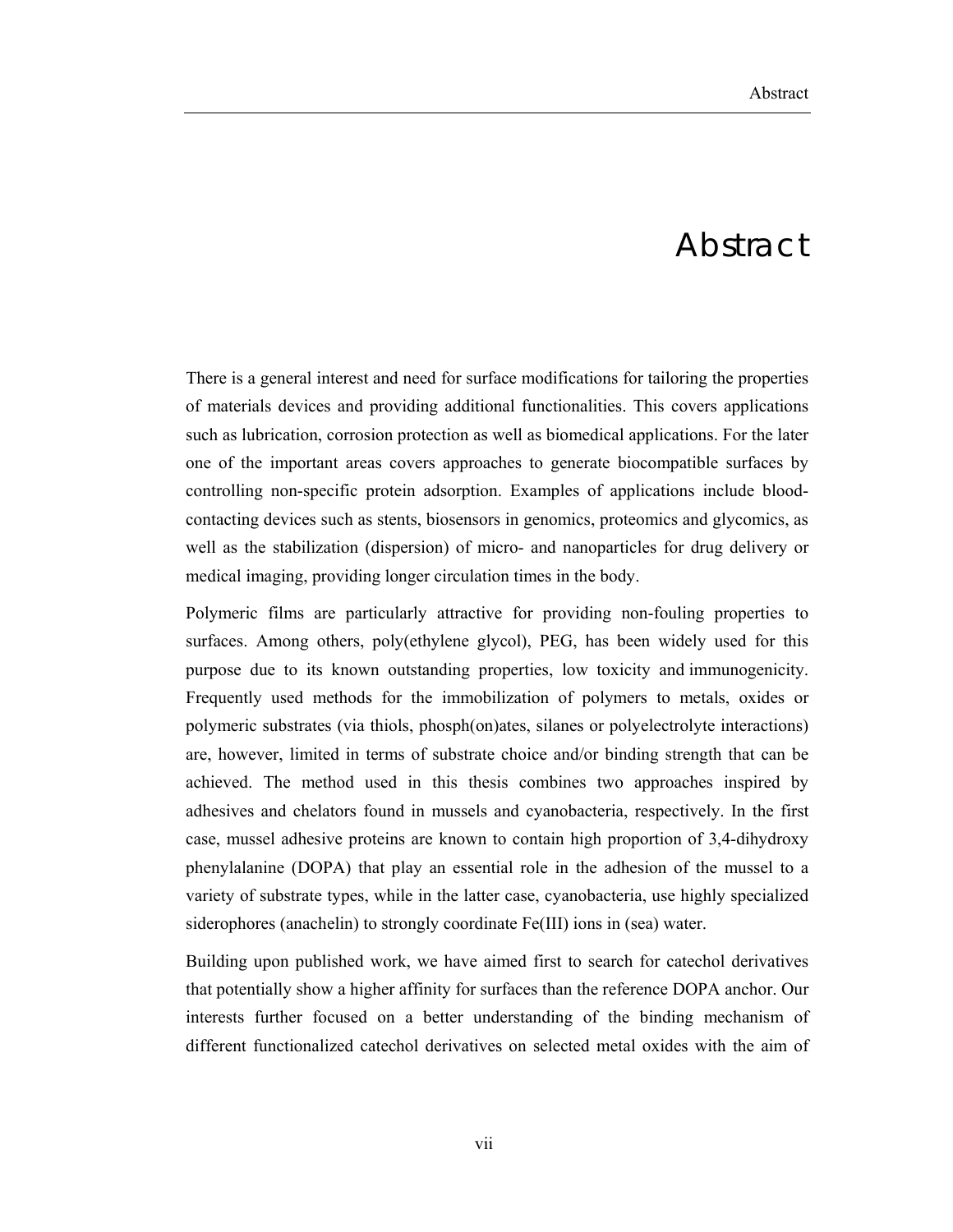finding design rules for catechol-based anchors with higher binding strength for three important substrates, titanium oxide, niobium oxide and silicon oxide or glass.

To this end, we synthesized a set of PEG-polymers differing in their catechol binding sites (chemical structure, acidity and charge). Their adsorption and stability properties together with the ability to resist protein adsorption were analyzed by variable angle spectroscopic ellipsometry (VASE), X-ray photoelectron spectroscopy (XPS) and ultraviolet-visible spectroscopy (UV-VIS) while different polymer adsorption parameters, pH and temperature of the assembly solution as well as different substrates were investigated.

Our results showed that an increased acidity of the catecholic hydroxy groups improves molecular coverage and stability of the monomolecular adlayers when exposed to buffer solution for up to 24 h. mPEG-anacat and mPEG-nitrodopamine proved to be particularly attractive polymers in the terms of high PEG brush density and stability against oxidation in solution when compared to DOPA controls. A certain drawback of the former one is its demanding multiple-step synthesis. In general, adsorption conditions (*pH* and temperature of assembly solution) strongly influenced surface coverage. For high surface coverage, a pH of the assembly solution that is close to  $pK_a$ (dissociation of the first hydroxy group) of the catechol and the isoelectric point (*IEP*) of the substrate, and a temperature close to the cloud point temperature,  $T_{CP}$ , were shown to be optimal. We have also noticed a subtle dependence of the cloud-point temperature to both, the type of catechol derivative and the pH buffer system.

The resistance of the PEGylated surfaces to full serum protein adsorption correlated quantitatively with the PEG surface density confirming the importance of high PEG surface density (brush conformation) for the generation of non-fouling surfaces.

Our studies of PEG polymers having two catechol anchors demonstrated, that an optimum conformation (three-dimensional structure) of the molecules is crucial for the establishment of multivalent surface binding and exploitation of improved stability in comparison to the mono-catechol polymers.

In the last part of the thesis we have used atomic force microscopy (AFM) to study single molecule interaction of selected cate chols on  $TiO<sub>2</sub>$ . We have managed to optimize the sample preparation protocols (surface modification of  $SiO<sub>2</sub>$  wafer, presenting the catechols and interacting with  $TiO<sub>2</sub>$ -coated AFM tips) allowing us to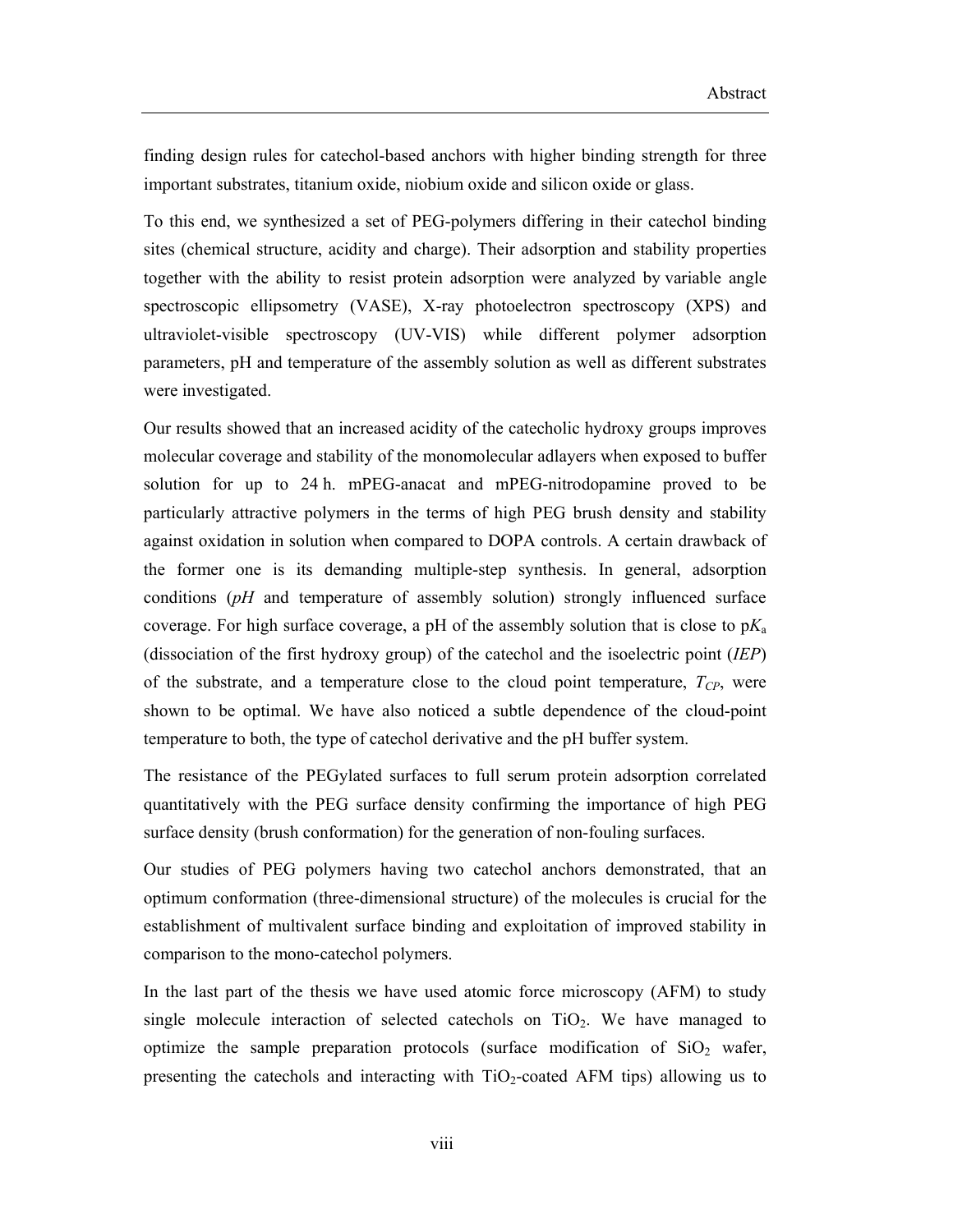perform multiple force-distance (F-D) measurements resulting in the recording of single molecules bond rupture events with a probability of  $\sim$  10 %. Assuming a reasonable length for the bond between the catechol and Ti ion, the data analysis revealed bond energies that were lower when compared to published data. A possible reason for this finding could be some indication in the force histograms for two different binding states of the catechol, e.g. mono and bidentate conformation as has been proposed in the literature based on other information.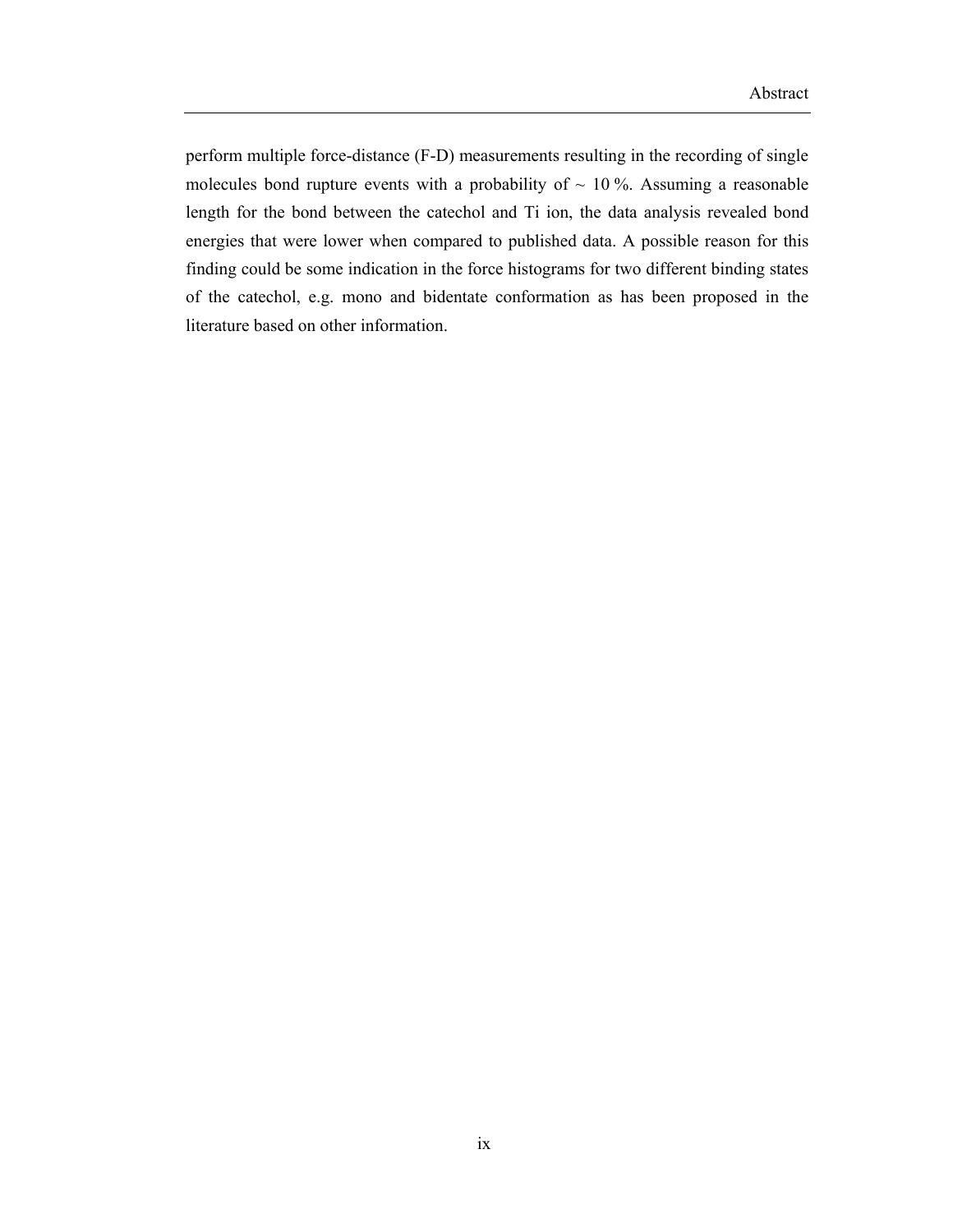#### Summary

Die Mӧglichkeit, durch Oberflächenmodifikationen Änderungen der Materialeigenschaften hervorzurufen oder zusätzliche Funktionen zu generieren, sind von grossem Interesse und umfassen ein grosses Anwendungsfeld, zum Beispiel im Zusammenhang mit Schmiermitteln, Korrosionsschutz bis zu biomedizinischen Anwendungen. Bei den letzteren wird vor allem versucht, biologisch verträgliche Oberflächen zu erzeugen, unter anderem durch eine veerbesserte Kontrolle unspezifischer Proteinadsorption. Beispiele sind medizintechnische Geräte, welche in Kontakt mit dem Blutkreislauf stehen, wie Stents, Biosensoren wie auch die Stabilisierung von Mikro- und Nanopartikeln für Anwendungen im Bereich des Drug Delivery oder medizinischer Bildgebung, mit dem Ziel verlängerter Blutzirkulationszeit.

Um eine Resistenz gegen unspezifische Proteinadsorption zu erreichen, sind Polymerbeschichtungen besonders gut geeignet. Neben anderen Polymeren wird hauptsächlich Polyethylenglykol (PEG) für diesen Zweck eingesetzt, da es hervorragende Eigenschaften aufweist, wie niedrige Toxizität und Immunogenität. Häufig benutzte Methoden zur Oberflächenimmobilisierung auf Metall-, Oxid- oder Polymersubstraten (via Thiol-, Phosph(on)at- und Silanchemie oder elektrostatischer Wechselwirkungen) sind jedoch beschränkt in der Substratwahl und/oder der Stabilität und Stärke der Bindung. Der Ansatz, der in dieser Arbeit verfolgt wurde, kombiniert zwei von der Natur inspirierte Ansätzen, abgeleitet von Muscheln und Cyanobakterien. Im ersten Fall ist bekannt, dass das Muscheladhäsionsprotein einen hohen prozentualen Anteil an 3,4-Dihydroxy-phenylalanin (DOPA) besitzt, welches für die Adhäsion der Muscheln auf verschiedenen Substratoberflächen eine entscheidende Rolle spielt. Im andere Fall nutzen Cyanobakterien hoch spezifische Siderophore, um Eisen (III) Ionen in Meerwasser stark zu binden.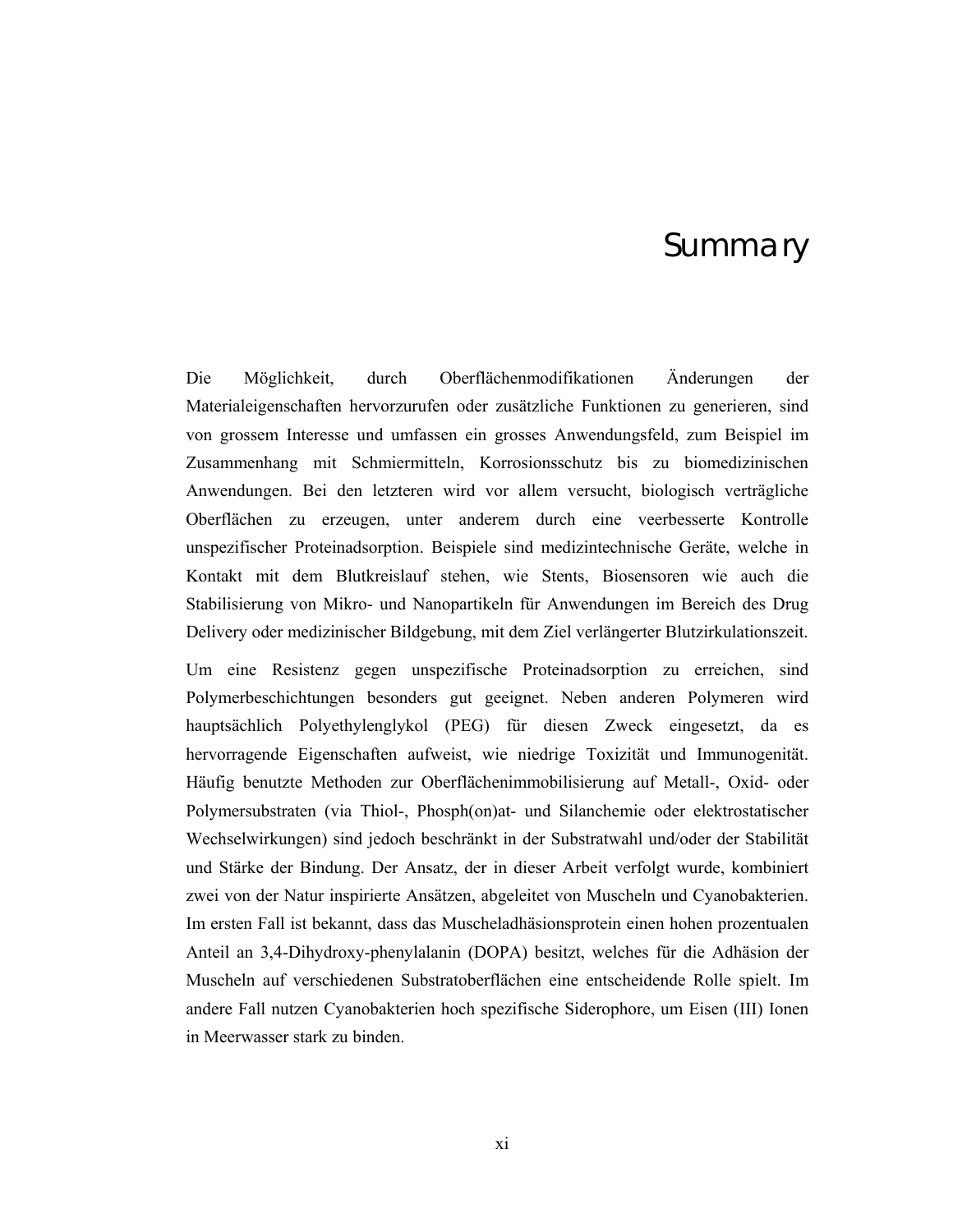Im ersten Schritt wurde nach Catecholderivaten gesucht, welche möglicherweise eine höhere Affinität für Oberflächen aufweisen als das Referenzmolekül DOPA. Zusätzlich galt unser Interesse dem besseren Verständnis des Bindungsmechanismus der verschiedenen DOPA Derivate auf ausgesuchten Metalloxidoberflächen. Des weiteren sollten Designkriterien gefunden werden für Catechol-basierte Anker-Gruppen mit erhöhter Bindungsstärke zu drei wichtigen Substraten: Titanoxid, Nioboxid, Siliziumoxid bzw. Glas.

Zu diesem Zweck wurden PEG-basierte Polymere mit unterschiedlichen Catecholderivaten bezüglich chemische Struktur, Azidität und Ladung synthetisiert. Ihre Adsorption, Stabilität und die Resistenz gegen Proteinadsorption wurden mittels Ellipsometrie (VASE), Röntgen-Photoelektronenspektroskopie (XPS) und UV-Vis-Spektroskopie (UV-VIS) untersucht, wobei der Einfluss von verschiedenen Parametern wie pH und Temperature der Adsorptionslösung, sowie Art des Substrats systematisch untersucht wurde.

Unsere Resultate zeigen, dass eine Erhöhung der Azidität der Hydroxygruppen am Brenzcatechin die molekulare Flächenbedeckung und die Stabilität der monomolekularen Schichten verbessert. Besonders mPEG-Anacat und mPEG-Nitrodopamin zeigten die besten Ergebnisse in Bezug auf die erreichte PEG-Schichtdicke und Resistenz gegenüber unerwünschter Oxidation in Lösung. Ein Nachteil ist die mehrstufige Synthese von Anacat. Im allgemeinen hängt die Oberflächenbedeckung stark von den Adsorptionsbedingungen ab (pH und Temperatur der Adsorptionslösung). Für eine dichte Oberflächenbedeckung war ein pH-Wert optimal, welcher nahe dem p*K*a des Catechols (Dissoziationskonstante der ersten Hydroxygruppe) und dem isoelektrischer Punkt (IEP) des Substrates lag. Des weiteren wurde festgestellt, dass die unterschiedlichen Catecholderivate einen Einfluss auf die PEG Cloud-point Temperatur haben.

Die Resistenz der mit PEG modifizierten Oberflächen gegenüber Proteinadsorption korrelierte quantitativ mit der PEG Oberflächendichte, was die Wichtigkeit von hohen PEG-Oberflächendichten (Bürsten-Konformation) für die Reduktion unspezifischer Proteinadsorption belegt.

Unsere Studien von PEG Polymeren mit zwei Catecholankergruppen zeigen, dass eine optimale Konformation (dreidimensionale Anordnung) der Moleküle entscheidend ist,